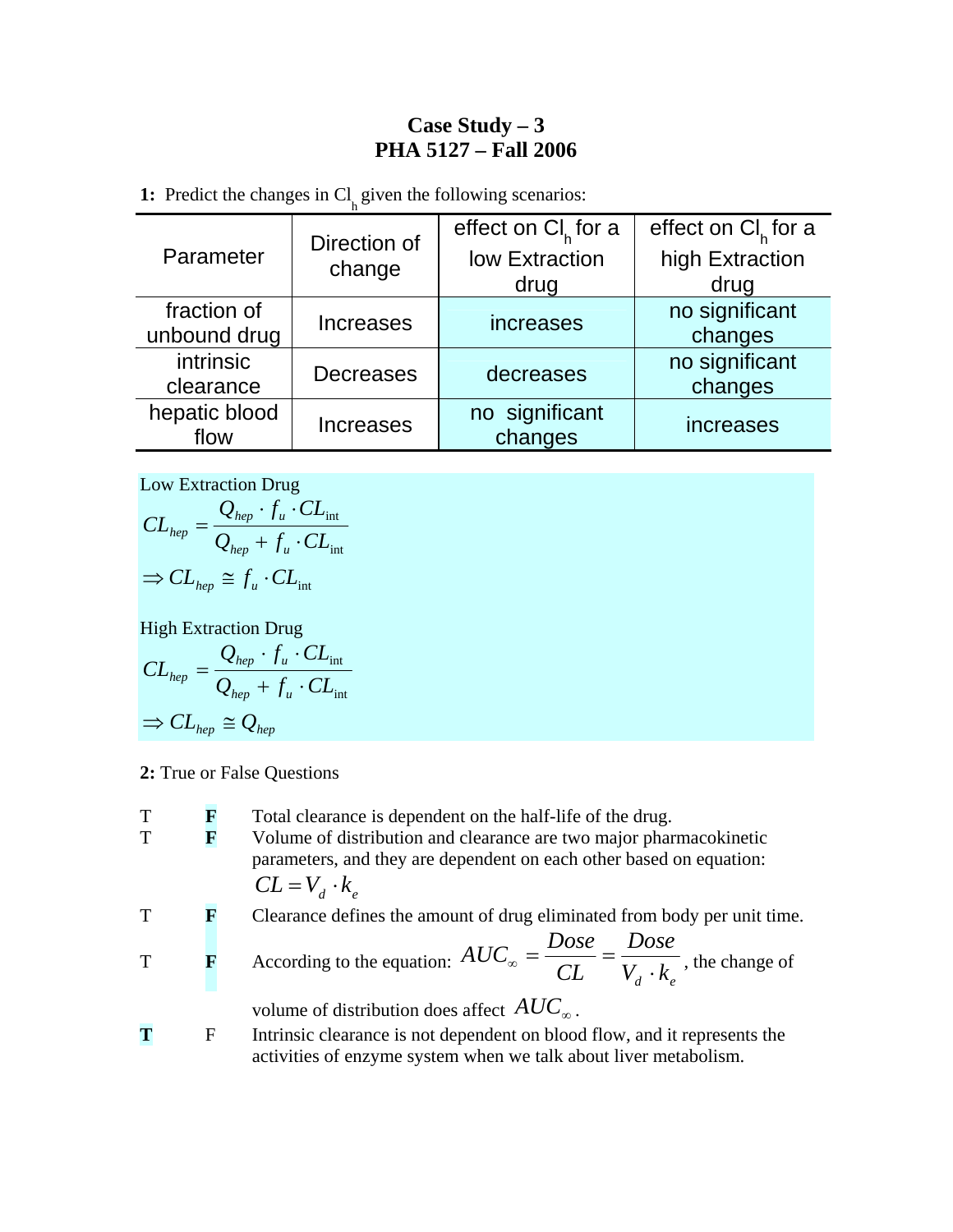**T** F Liver blood flow affects high extraction drug much more than low extraction drug when drug major elimination pathway is hepatic elimination.

**3:** Gamma-hydroxybutyric Acid (GHB) is an abused drug and also an endogenous compound. Recently, a study in rats was carried out to understand pharmacokinetics of GHB. A couple of rats were given a dose at 100mg intravenously in this study. Blood samples were taken at several time points. A graduate student in this lab plotted concentration-time data. He found that drug concentration-time profile can be best described by a one-compartmental linear model. He also determined that total clearance

is 150 mL/hr, and  $t_{1/2}$  is 0.5 hr.

A: Calculate Volume of Distribution of GHB, GHB concentration at time zero, and  $AUC_{\infty}$ .

Dose = 100 mg  
\nCL = 150 mL/hr  
\n
$$
t_{1/2} = 0.5
$$
 hr  
\n $k_e = \frac{\ln 2}{t_{1/2}} = \frac{0.693}{0.5} = 1.386(hr^{-1})$   
\n $V_d = \frac{CL}{k_e} = \frac{150ml \cdot hr^{-1}}{1.386hr^{-1}} = 108.2(ml)$   
\n $C_0 = \frac{Dose}{V_d} = \frac{100mg}{108.2ml} = 0.92(mg / ml)$   
\n $AUC_{\infty} = \frac{Dose}{CL} = \frac{100mg}{150ml \cdot hr^{-1}} = 0.67(mg / ml \cdot hr)$ 

B: If liver metabolism is the major elimination pathway for GHB in rat, blood flow rate in rat is 1.5 L/hr, what is the extraction ratio for GHB in liver?

 $Cl = Q \cdot E$  $Q = 1.5(L/hr) = 1500(ml/hr)$  $CL = 150$  mL/hr  $Cl = Q \cdot E$  $\rightarrow$ 150*ml* / *hr* = 1500*ml* / *hr* · *E*  $\rightarrow E = 0.1$ 

C: According to the Question B, is GHB a high or low extraction drug? If the free fraction of GHB in plasma is 0.3, what is the intrinsic clearance?